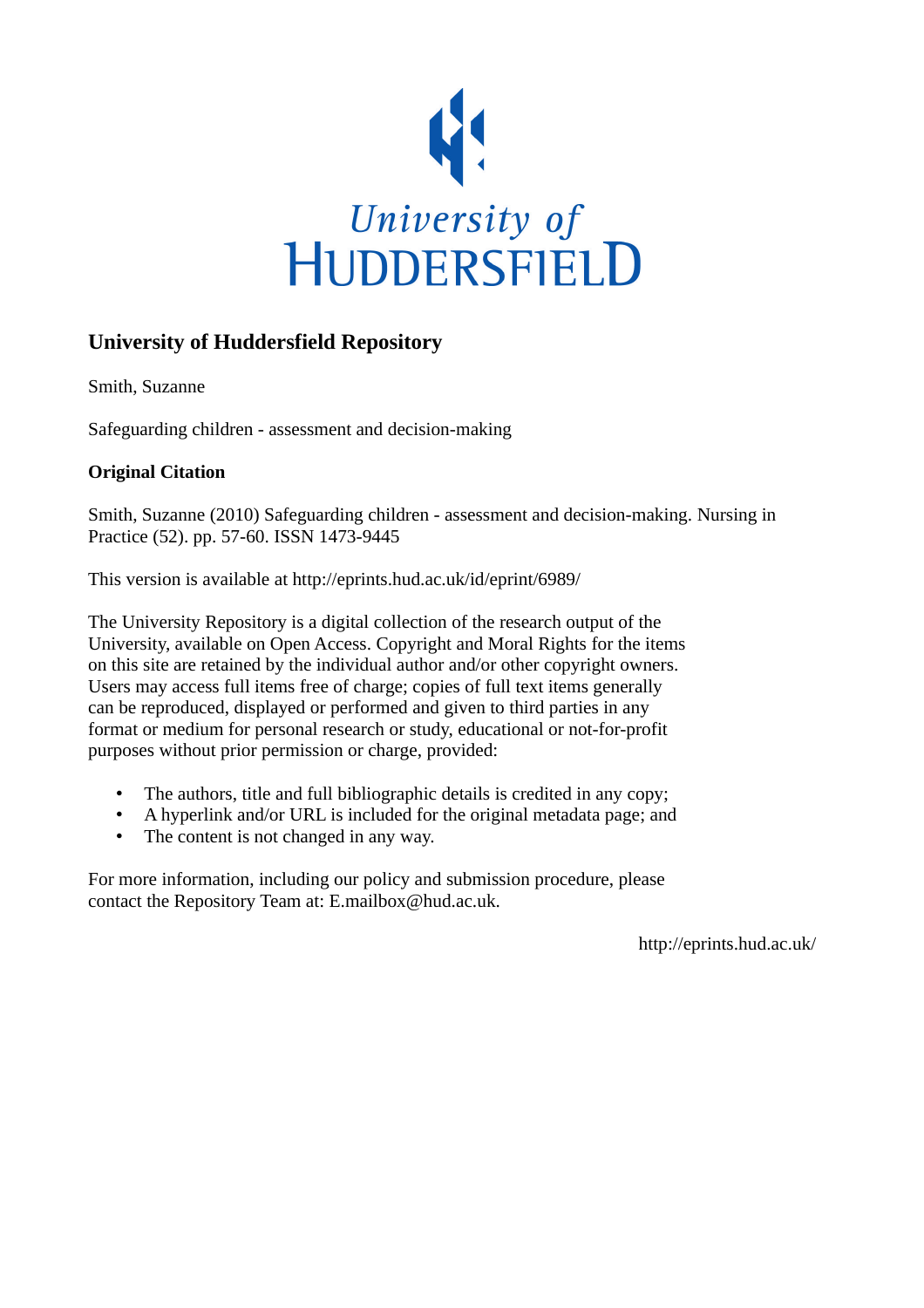# 10 Children's health **Nursing in Practice January/February 2010**

nursinginpractice.com



Sue Smith PhD MA RGN RHV

Divisional Head Public Health and Wellbeing; Principal Lecturer Children's Public Health University of Huddersfield

# Safeguarding children: assessment and decision-making

information and knowledge in assessing vulnerable families and children Working in the field of safeguarding children requires well-developed skills of communication and intervention. Sue Smith considers how the individual, organisational and cultural emphasis upon certainty may affect the professional use of

Oron temporary discourses focusing on safe-<br>guarding children within the NHS highlight the<br>deep-rooted challenges in separating assess-<br>most and decision making from management of siek guarding children within the NHS highlight the guarding children within the NHS highlight the<br>deep-rooted challenges in separating assessment and decision-making from management of risk ment and decision-making from management of risk<br>and minimising uncertainty. However, at an arguably sion is based on an assessment and that a decision is framed by a professional's knowledge and by professional and organisational guidance. simplistic level, it is true to say that a clinical deci-

As public enquiries and serious case reviews into sional practice, but also to share the assessment and the deaths and serious injury of children through abuse regularly highlight, it is not only important to undertake an assessment that is crucial to professubsequent decisions with relevant others.

The latest Care Quality Commission (CQC) review and action taken by health bodies in relation to the lights concerns about systems and processes relating edge and multidisciplinary awareness of professional tragic case of Baby Peter.<sup>1</sup> The review repeatedly highto communication, sharing information and knowlinto safeguarding children considers the involvement assessments across departmental and organisational boundaries.

Before consideration of the use of knowledge and information in decision-making, it is worth revisiting the principles of good assessment in relation to children. Strange as it might seem, anecdotal evidence suggests that there is confusion about whether assessment is a framework, an artefact or a process!

## Principles of assessment

A basic principle of good assessment is an understanding of child development as a core area of knowledge for all professionals, practitioners and managers alike.2 This must be located within the wider context of national, local and organisational policy.

The ecological framework of assessment ensures that it is also located within the context of the child's environment, including consideration of internal and external, social and cultural influences. The *Framework of Assessment for Children in Need and Their Families*  provides the basis for an ecological assessment incorporating parenting capacity, family and environmental factors and the child's developmental needs.3,4

Seden emphasises how the framework provides a "systems" approach to assessment where areas of strength are considered alongside areas of need, prompting professionals to think holistically and analytically before intervention.3 A simple but often forgotten focus of the *Framework of Assessment* is that assessment is not a one event, nor is it an end in itself; rather it is a process that is subject to ongoing review and as such informs the direction and focus of an intervention.<sup>4</sup> The Framework supports the gathering of data and information, the analysing of that information, the decision-making which follows, the planning of the intervention and the review/evaluation of the intervention.3

In practice, professionals may stop at gathering the data and information and as the biennial analyses of Serious Case Reviews also highlight, professionals may

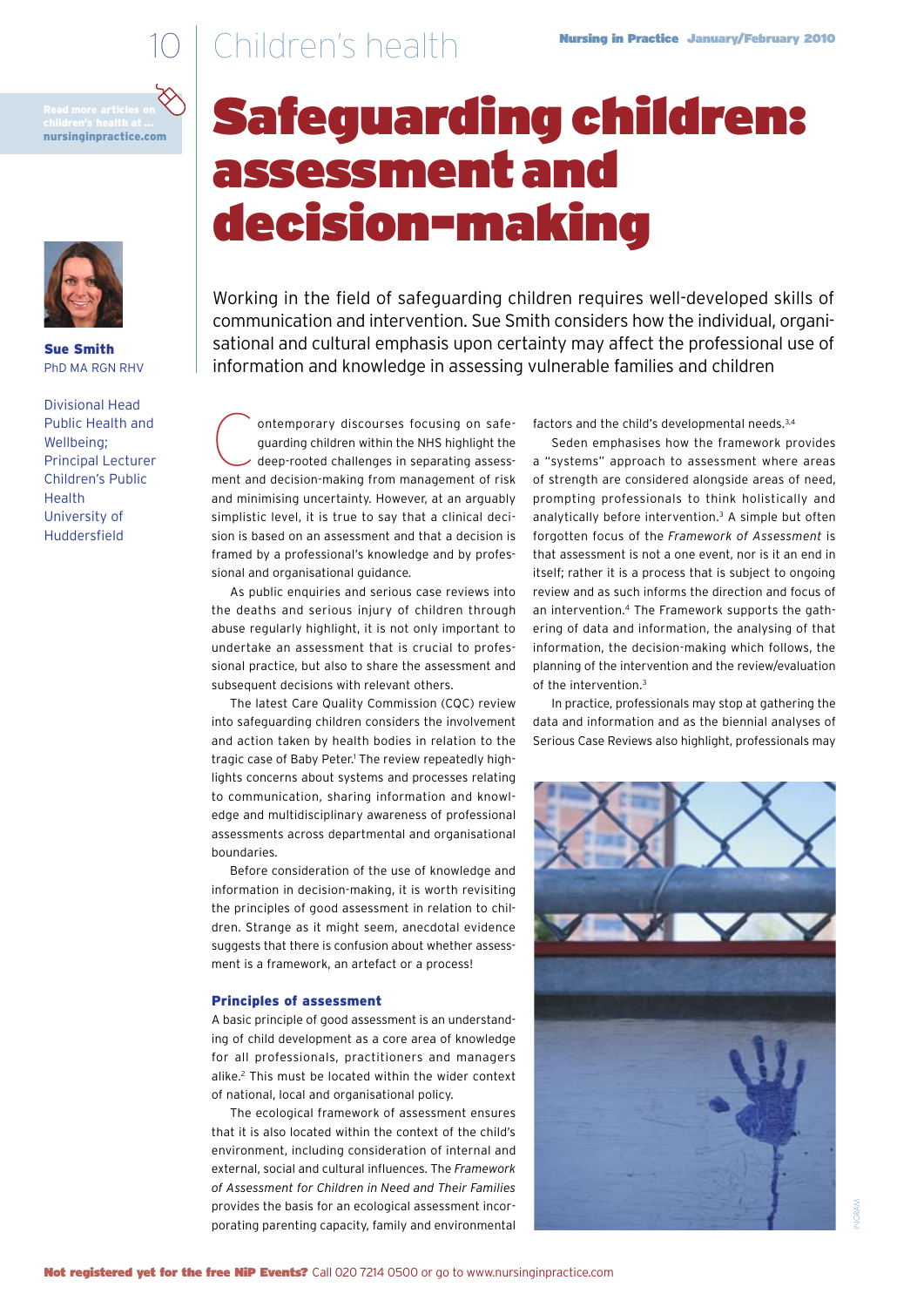not consider the data gathered by other colleagues across organisational and professional boundaries.<sup>5,6</sup>

## Complexity of assessment

There is no question that assessment in the field of safeguarding children is challenging and complex. The phenomenon of child abuse is, in itself, socially constructed without fixed or permanent boundaries, making precise definition impossible. The complex interaction between the multifaceted layers of strengths and needs that may feature within a family, and that may be influenced to different degrees by environmental factors, will vary with each case. Precise prediction is, therefore, an unrealistic goal. Despite organisational objectives to manage risk and minimise uncertainty, professionals working in the field of safeguarding children have to tolerate a level of uncertainty.<sup>7</sup> Even technological and algorithmic protocols designed to minimise uncertainty are shown to be unhelpful when dealing with value sensitive problems.8-10

Parton et al highlight how the process of social negation between different values and beliefs, social norms, professional knowledge and perspectives about parenting, child development and children that are inherent in child protection work, have at its centre moral reasoning and moral judgements.<sup>11</sup> This is echoed by Taylor and White, who describe the nature of child health and welfare as being uncertain, requiring the need for qualitative and complex judgements to be made.10 However, nurses will often do their best to deny that any part of their work is subject to value judgements or any degree of subjectivity. In reality, professionals will combine formal guidance and procedural knowledge with their own tacit knowledge and past experience, and will not make decisions based solely on what they see before them.

Even in the highly scripted and technology controlled environment of NHS Direct, nurses will combine their professional knowledge with that of the algorithmic protocols and experience the same feelings as all decision-makers in relation to confidence, certainty and uncertainty.8,12,13 NHS Direct studies have highlighted nurses' reluctance to ask questions about how a parent is coping with a persistently crying baby, despite being prompted by the computer algorithm.<sup>8</sup>

Colleagues have openly admitted that they do not always undertake a full assessment and "lift up the stone" to see what's underneath because they know they will not have the resources to tackle what might be lurking there. This raises the question, does undertaking an assessment equate with a promise of services? If we do not identify unmet need, how can we ever hope to influence and shape policy and service delivery? Is this not part of gathering of data and information?

A more likely explanation for professionals' reluctance to look deeper lies in the uncomfortable nature of dealing with uncertainty. Lazenbatt and Freeman offer some suggestions for nurses' reluctance to ask value sensitive questions that may yield more uncertainty than they solve and highlight how uncertainty of process and anxiety and fear of "being wrong" are key factors.<sup>14</sup> Their findings also " ... illustrate a substantial gap between their ability to recognise maltreatment and knowledge of the pathways for reporting it".

#### Information and knowledge

Framing the discourse about assessment and decisionmaking is the apparent growing tension within the NHS about what is more important – information or knowledge. The debate regarding the value of different styles of bureaucracy and the type of knowledge it utilises is raised by Lam and described by Ruston.<sup>15,16</sup> Lam contests that the dominant knowledge type depends on the type of organisation. She identifies an alliance between "embrained knowledge" and "professional bureaucracy" typified as being individual and dependant on skill, where highly skilled professionals acquire knowledge through formal education and training and are governed by professional bodies.

This description could be applied to a variety of professions including medicine and nursing. Lam

"Framing the discourse about assessment and decision-making is the apparent growing tension within the NHS about what is more important – information or knowledge"

goes onto identify "encoded knowledge" typified as knowledge which is codified, explicit and collective, which facilitates organisational control and does not capture individual skill, judgement or tacit knowledge.15 Encoded knowledge is closely aligned with a machine bureaucracy, features of which are described by Flynn as "… a clear division of labour and specialisation, close supervision, and continuous efforts to codify knowledge and skills to reduce uncertainty (and variation), and an emphasis on managerially generated rules, monitoring procedures and performance standards. A machine bureaucracy tries to minimise the use of tacit knowledge, and corrects mistakes through performance monitoring".17

The ever-increasing numbers of performance indicators and appraisal systems lends some support to the notion that the dominant knowledge type within the NHS is being increasingly shaped by encoded knowledge and a machine bureaucracy represented by the scheme of clinical governance.<sup>16,17</sup> Parton provides a context of New Labour's modernisation agenda citing Newman and highlighting how practice that is based on evidence requires measurement and audit in order to contribute to the "new form of managerialism".18,19

Aas draws on the view of Brown and Duguid, describing information as collective and as the processing and storing of knowledge that can be picked up, possessed, passed around, put in a database, lost, found and compared.20,21 In contrast, knowledge is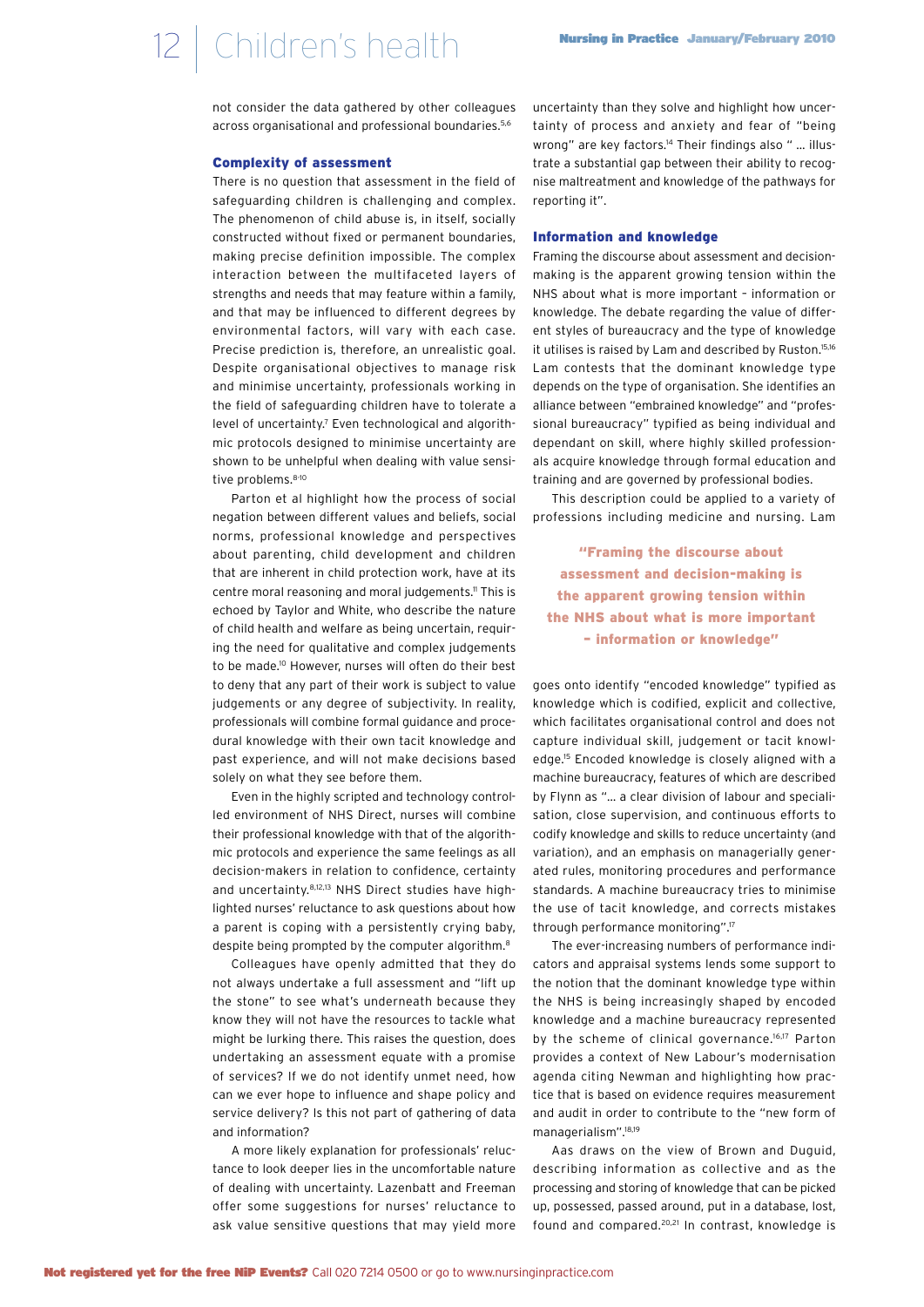## 14 Children's health **Nursing in Practice January/February 2010**

personal, hard to pick up, hard to transfer and not easy to quantify.21 The authors clearly connect knowledge to practice as it includes and makes sense of information but also embodies tacit dimensions drawn from practical experience. They warn that a shift from knowledge to information represents a shift from people to a disembodied process. The discourse resounds with the

"The process of assessment in any medically focused healthcare setting can arguably be seen as a long-tried and tested means of hypotheticodeduction"

description by Manovich of narrative and database as "enemy ontologies".22 Narrative is described as stories that have a beginning and an end, are presented by an author who decides the order it will be heard and which creates a logic. Database is described as information that is collected and compressed, the order is defined by the person using it and logic is selected. Evidence of which "ontology" is growing in the field of safeguarding children can be found in the Common Assessment Framework (CAF). As Peckover et al found, CAF forces the author to present information within a certain structure and format.23 This format is found to disrupt narrative, lack chronology and is difficult for the reader to interpret and understand.23

The authors highlight how these issues and substantial differences in policy implementation, raise "serious questions" about the use and development of CAF and other "technological solutions" as a means of addressing well documented concerns about effective information sharing in the safeguarding children and child welfare arena.

### Nurse identity and clinical judgement

The debate regarding the privileging of certain forms of knowledge has some resonance with the issue of nursing identity. Kelly and Symond trace the history of nursing through discourses on caring and emphasise how the care services privileged cure associated with medicine over care associated with nursing; with the power clearly assigned to the former.<sup>24</sup> They go on to state how " …. 'powerful' interpretations of governmentality tended to devalue nursing care in favour of developing technological interventions which were the province of the medical profession … generations of nurses have therefore been subject to the need for acquiescence to medical dominance and an expectation that they would care for groups labelled by society as unresponsive to regimes of cure … ".24

The authors describe the "identity crises" that has ensued as nurses have sought "professional prestige" by privileging the medical profession's use of science over their own caring skills and the contribution of these skills to providing a cure.<sup>24</sup>

The process of assessment in any medically focused healthcare setting can arguably be seen as a long-tried and tested means of hypothetico-deduction, the aim of which is to try to reduce risk. This approach may serve professionals well in some areas of healthcare, but it has been criticised as a blanket means of dealing with ambiguity and uncertainty involved in everyday decision-making in relation to safeguarding children.<sup>9</sup> This is supported by Hanlon et al who reflect on the role of management of NHS Direct as delivering "certitude" and see this, coupled with the need to meet organisational targets, in conflict with the rationality of nurses who see the essential elements of delivering a good quality service as being anchored to maintaining flexibility, autonomy and discretion.<sup>25</sup> They state: